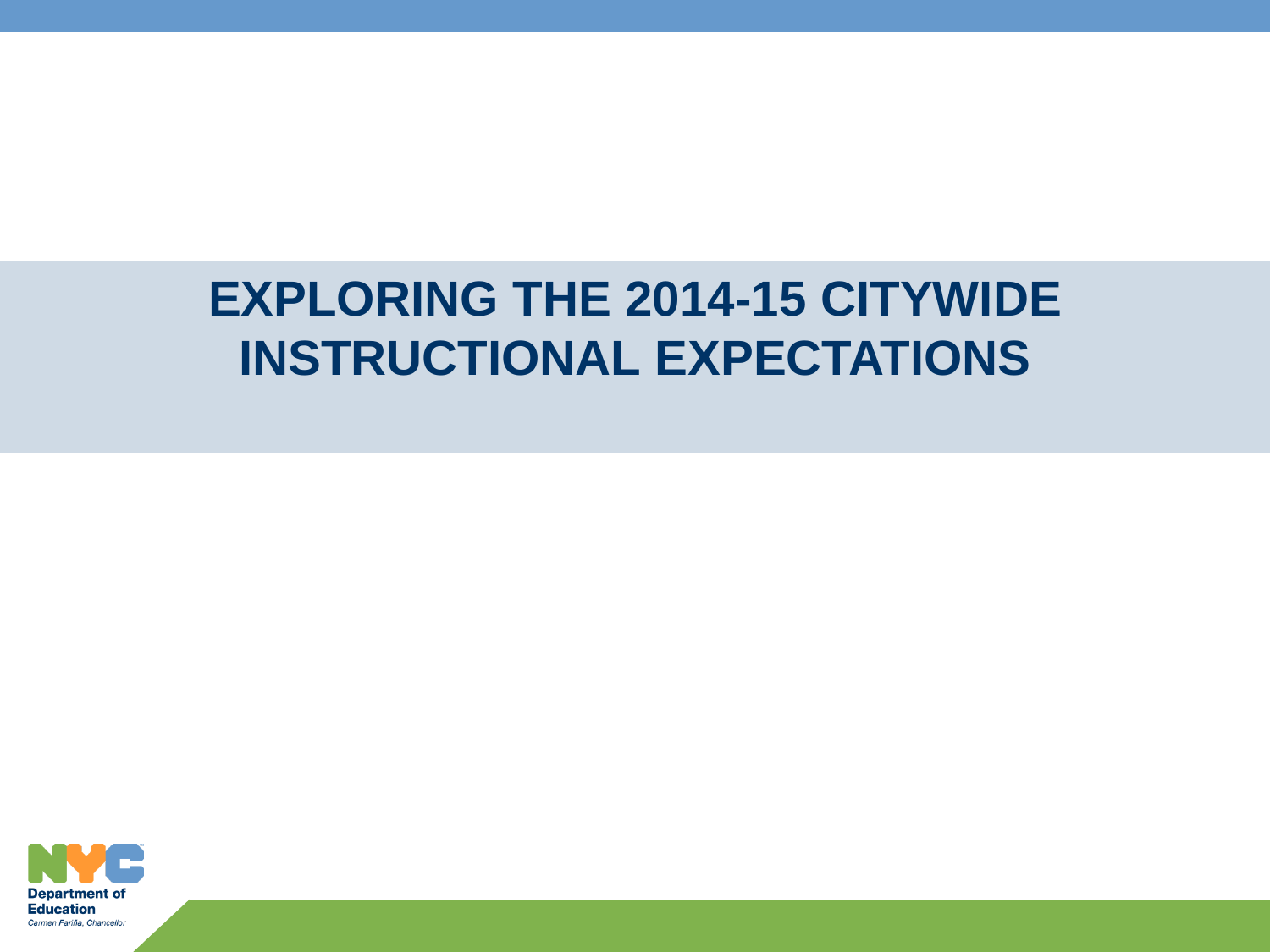### **2014-15 CITYWIDE INSTRUCTIONAL EXPECTATIONS: "REFLECT AND REFINE"**



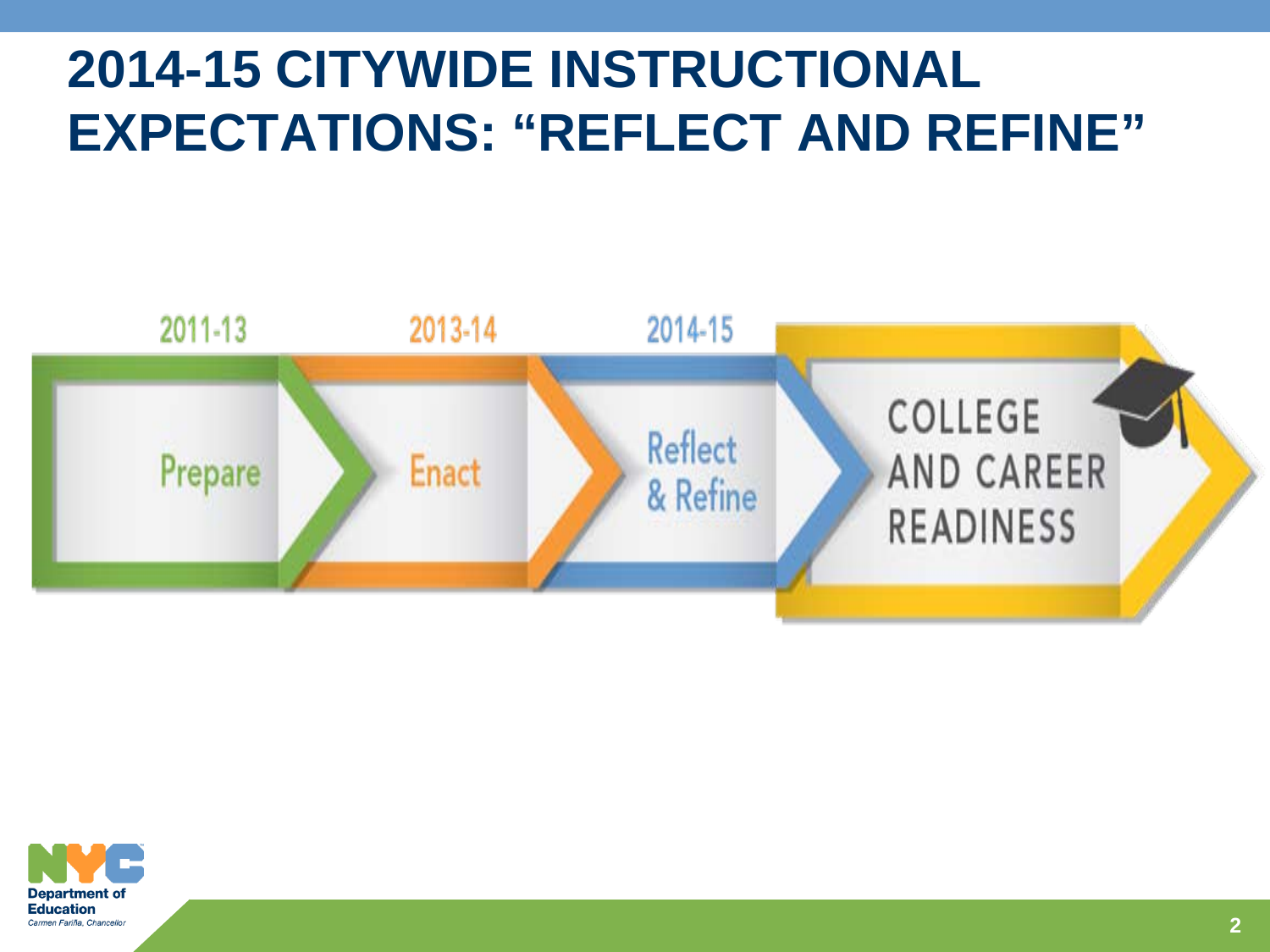# **THREE COMPONENTS OF THE 2014-15 EXPECTATIONS**

In the 2014-15 school year, schools will reflect on previous years' successes and areas for growth in order to create and refine strategic plans that best support their students. Specifically, the 2014-15 Citywide Instructional Expectations call on schools to:

- 1. Ensure **knowledge of students** and their work, and use this knowledge as the starting point for planning;
- 2. Integrate policy into an established, clearly articulated **instructional focus**; and,
- 3. Develop a culture of **collaborative professional learning** that enables school and individual development.



**Instructional** Focus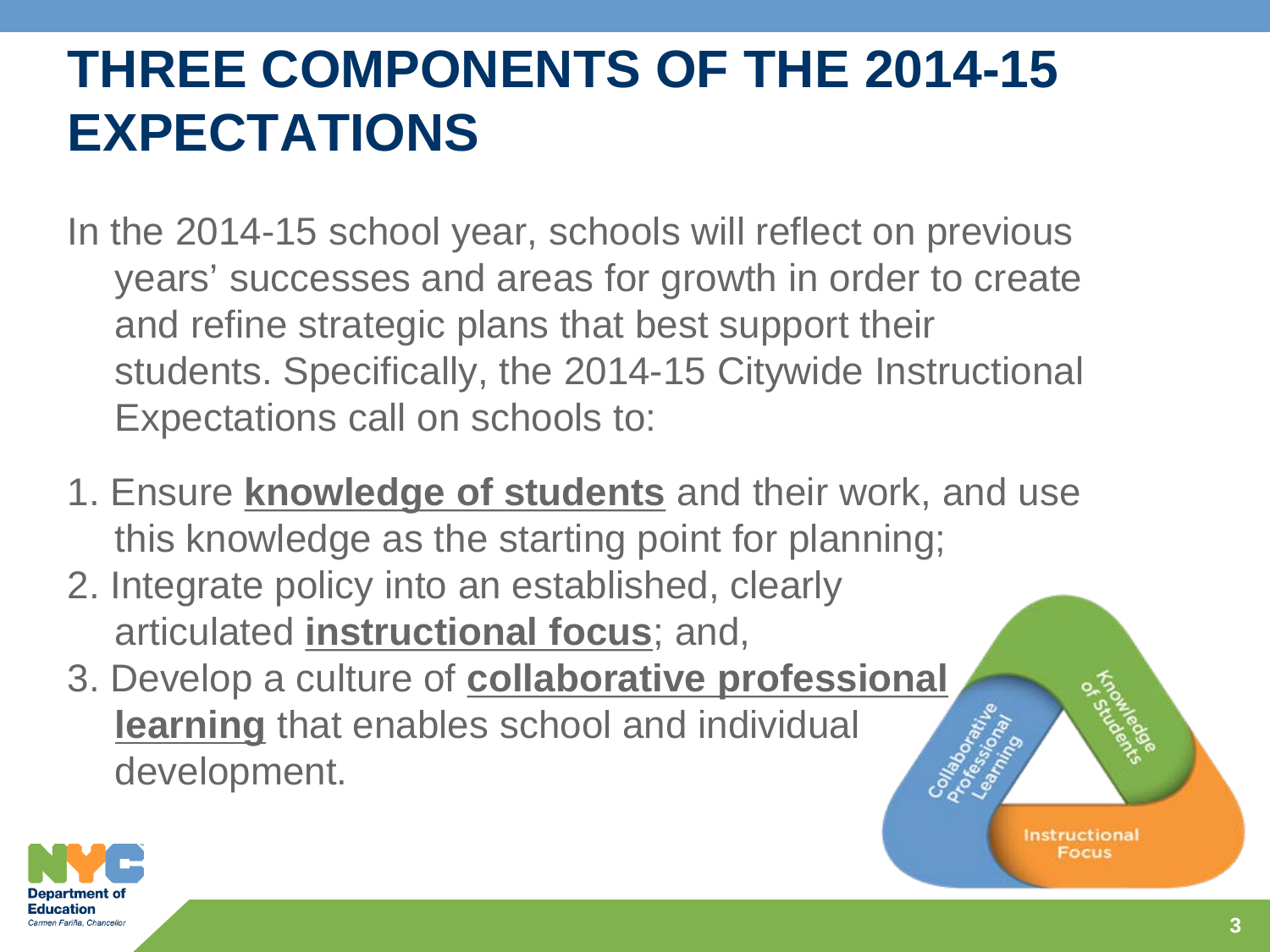### **REVIEW OF 2013-14 MAJOR INITIATIVES**

This year, schools in NYC supported student learning and teacher practice with:

- Full implementation of the Common Core, including in state assessments
- Adoption of new Common Core-aligned curricula
- Launch and implementation of *Advance*
- Enactment of the *Shared Path to Success* special education reform

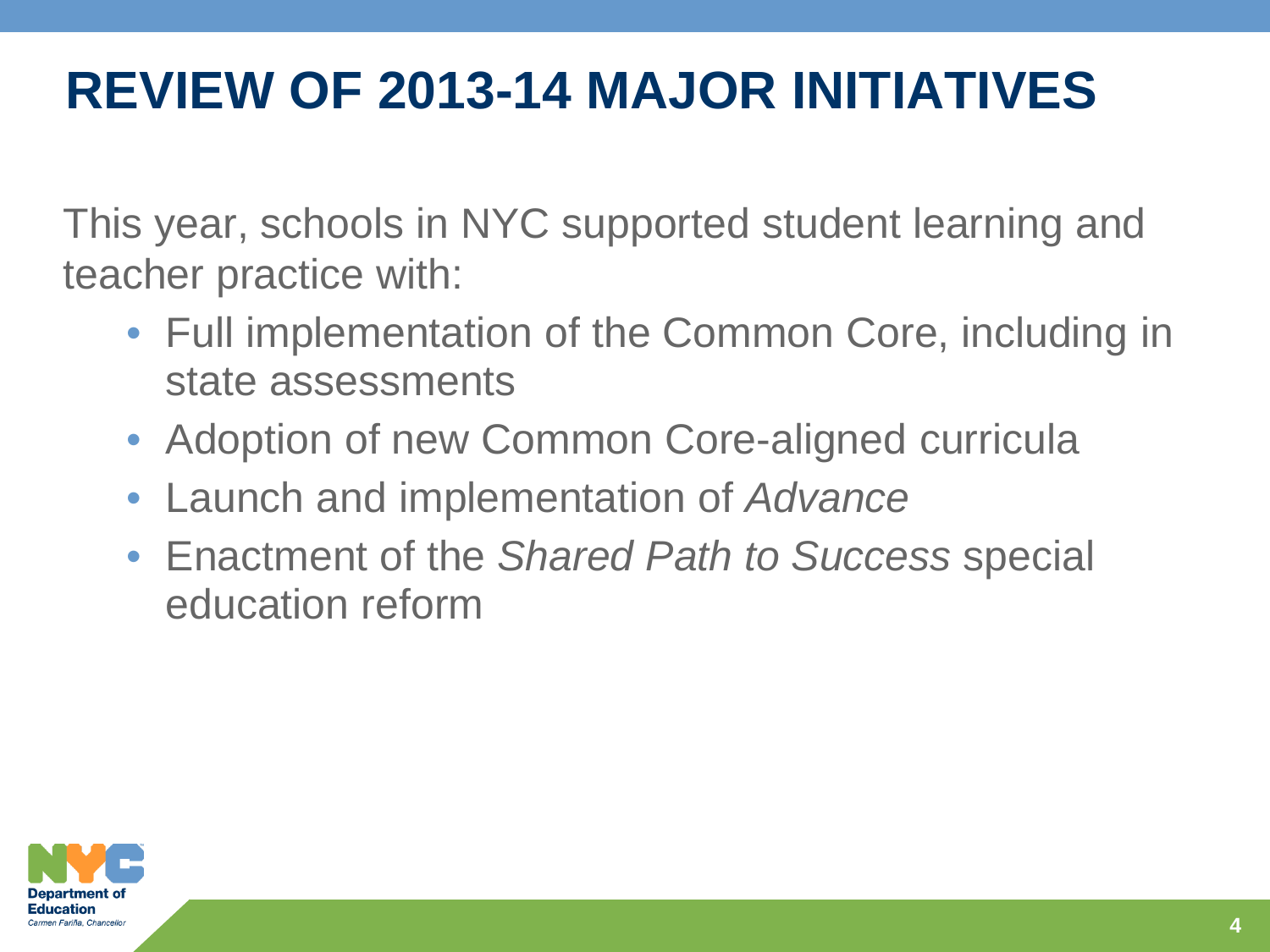### **GROUNDING THE CIE IN EDUCATOR FEEDBACK**

We asked over 2,500 NYC educators to share their feedback on questions such as:

*Thinking about the work that you see in schools, what do you think the priorities should be next year and what resources will be needed to support these?*

Given our priorities and expectations, what supports have *you received that have been most helpful? What supports do you think should be provided?*

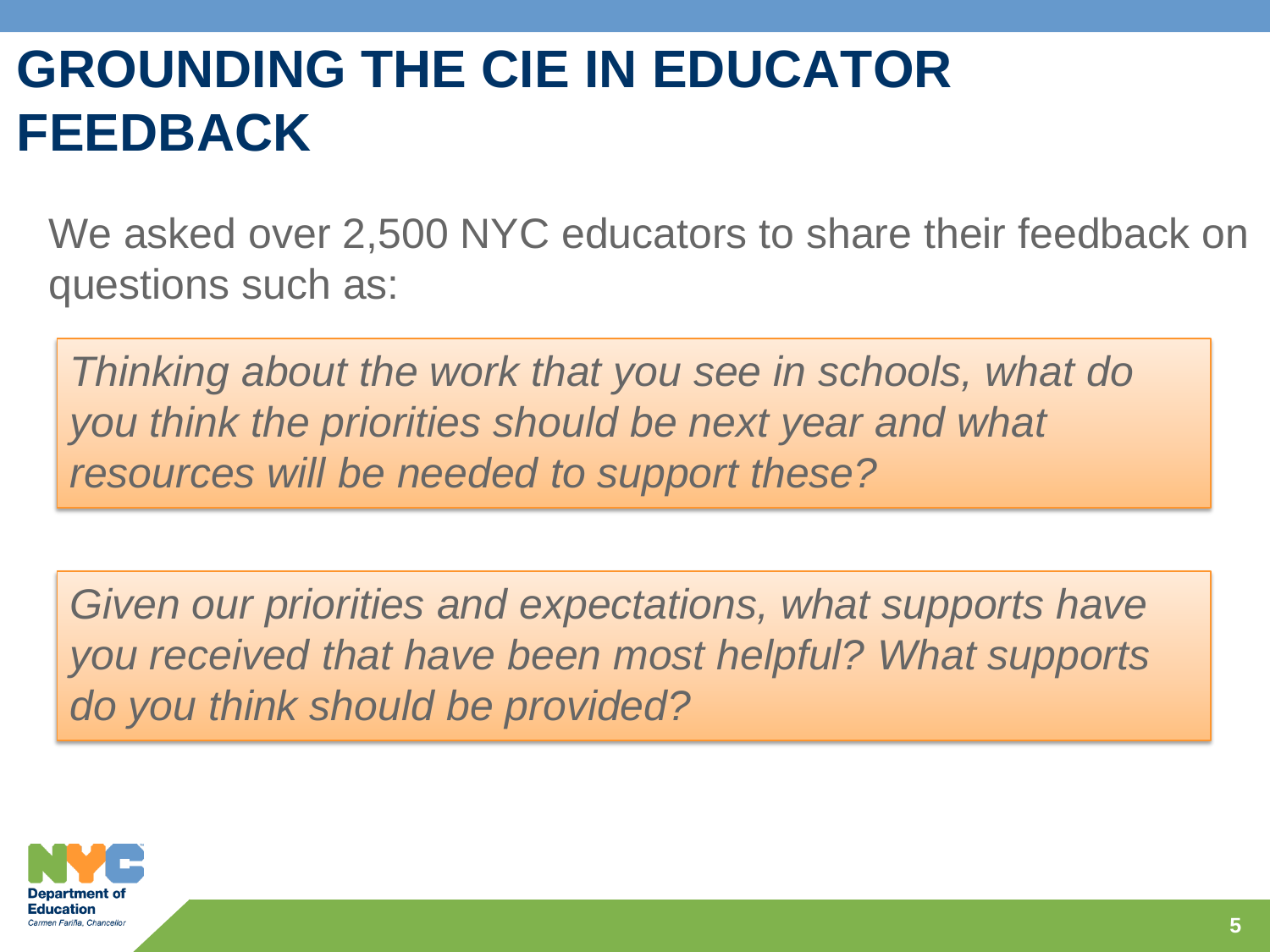# **INSIGHT FROM OUR EDUCATORS**

The following themes emerged in feedback from all stakeholders:

- Schools want time and space to reflect on current work and refine instructional practice
- Teachers want time to collaborate and learn from and with their peers
- Consistent language around the multiple initiatives builds a common understanding of strong practice

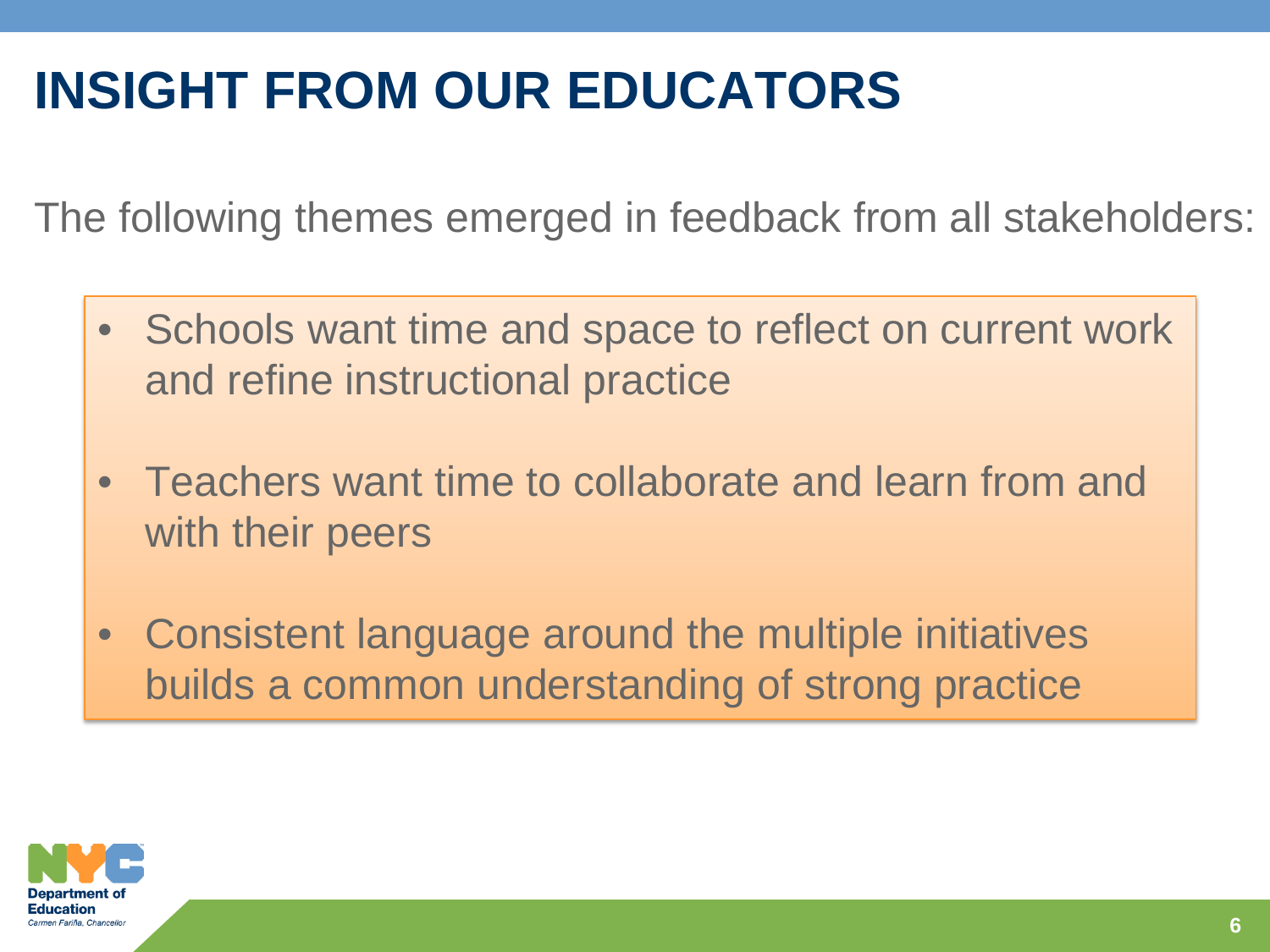### **RESEARCH ON CIE IMPLEMENTATION**

#### **Internal Research**

- Teacher surveys
- Principal surveys
- Focus groups and advisories
- Feedback at professional development events
- Quality Review data

### **Independent External Research**

- **Trend reports**
- Case studies

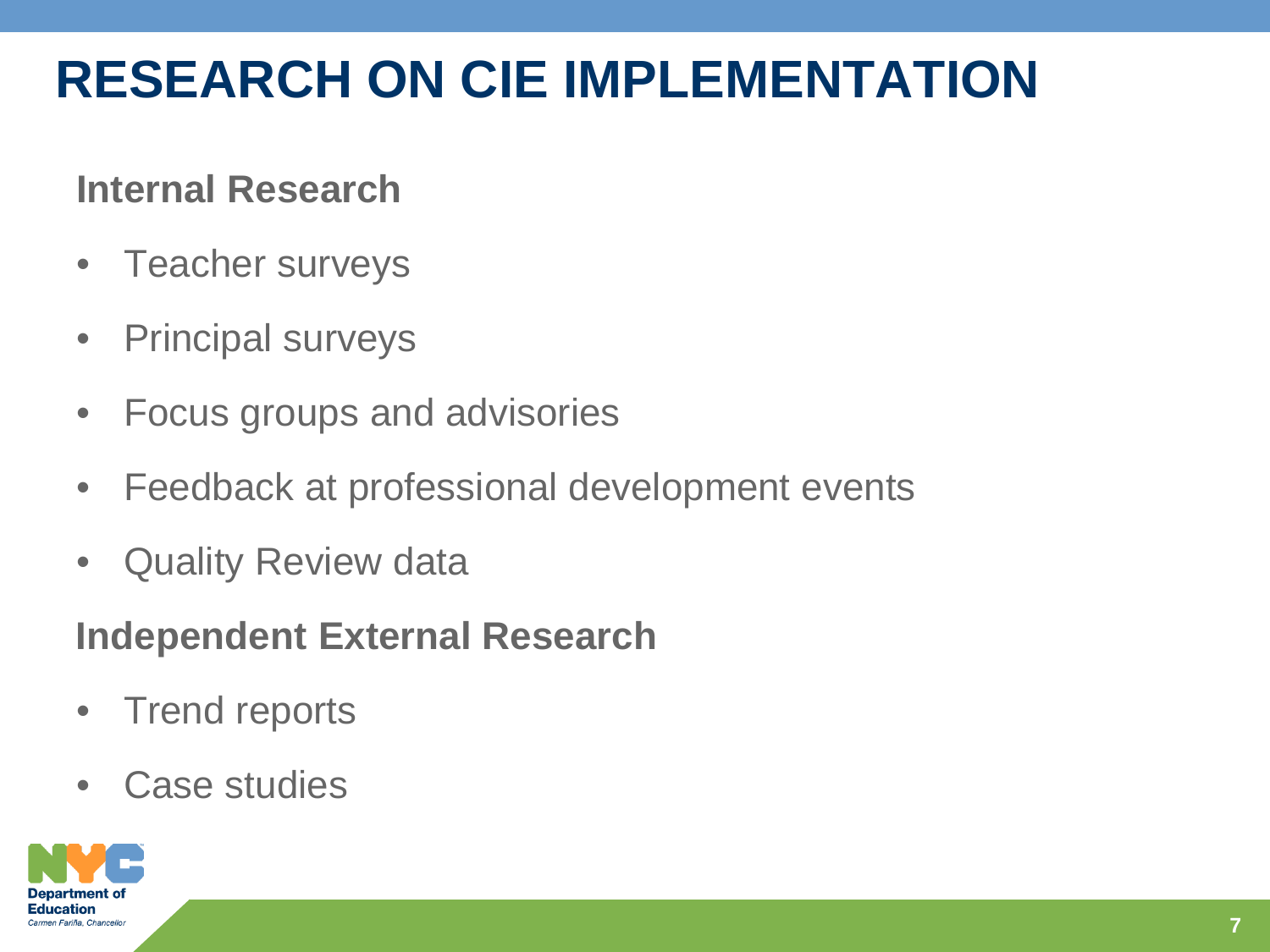### **GUIDING PRINCIPLES OF THE 2014-15 CIE**

Conversations with educators and research from the field anchor the principles behind the 2014-15 Expectations:

- **Schools need time to reflect upon and refine their practice;**
- Selecting only a few high-leverage actions to deepen the ongoing work of preparing students for college and careers helps schools make sense of multiple initiatives, including implementation of the Common Core Learning Standards, *Advance*, and A Shared Path to Success;
- Using a common language and building a shared understanding of highquality instruction enhances New York City educators' ability to communicate and align resources within and across schools; and,
- The Expectations and the specific tools referred to within them are backed by research and reflect how New York City schools have successfully implemented new instructional policies over the past three years.

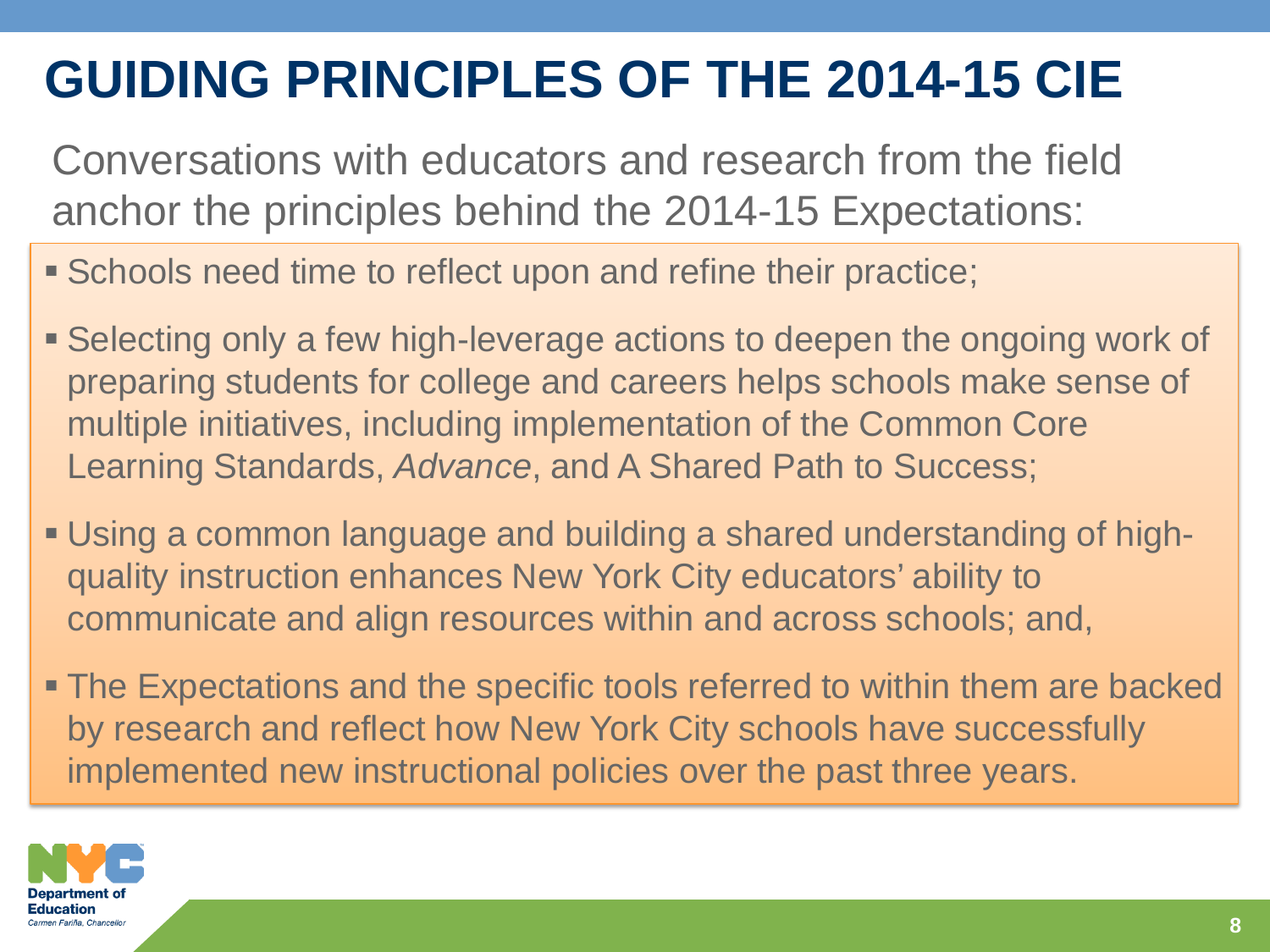### **CLOSE READ OF THE EXPECTATIONS**

- 1. If you had to summarize the Expectations, what would you say are the salient points in each section?
- 2. How do these expectations work together to support student growth and success?